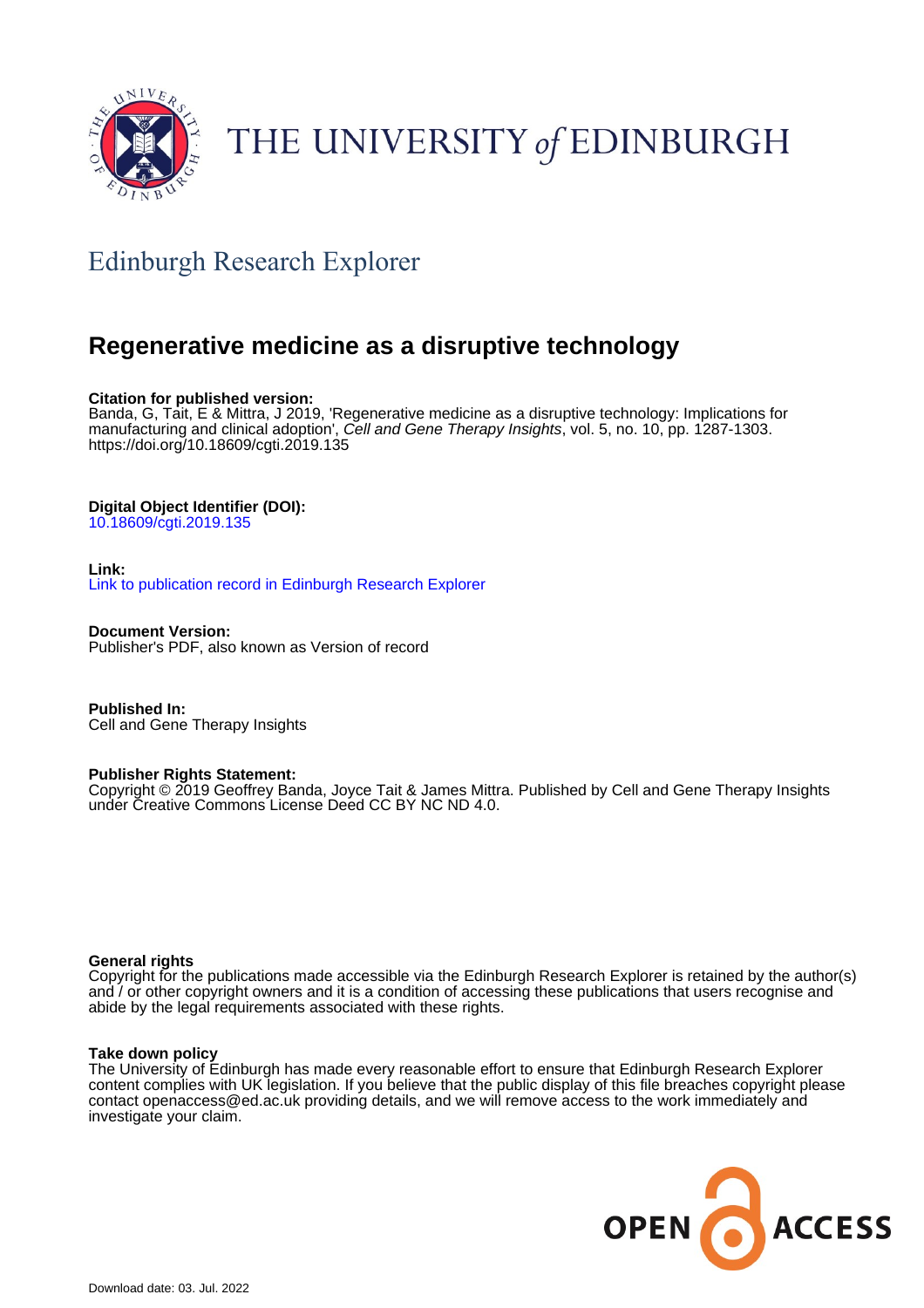**CELL & GENE THERAPY** INSIGHTS

# DECENTRALIZED MANUFACTURE

# SPOTLIGHT

# **ORIGINAL RESEARCH**

# Regenerative medicine as a disruptive technology: implications for manufacturing & clinical adoption

# **Geoffrey Banda, Joyce Tait & James Mittra**

Although regenerative medicine has been described as a disruptive innovation, there has been little critical enquiry into the nature and location of the disruption. This paper, based on ten cases in the UK, analyses the nature of disruption for allogeneic and autologous therapies in terms of manufacturing, distribution and adoption in clinical settings. We discuss the challenges of dealing with inherent variability in living systems and how this necessitates co-evolution of technologies and innovations. We propose that understanding of the distinction between disruptive and incremental innovation, and of the nature, extent and location of the disruption across sectoral value chains, can help to guide company innovation strategies and government innovation support policies for regenerative medicine, as already proposed for industrial biotechnology.

# *Cell & Gene Therapy Insights* 2019; 5(10), 1287–1303 DOI: 10.18609/cgti.2019.135

## INTRODUCTION

Regenerative medicine (RM), which promises to cure disease and respond to currently unmet medical needs **[1]**, is frequently described as a 'disruptive innovation' **[2,3]**.

However, there has been little critical enquiry into the nature and location of the disruption, resulting in missed opportunities to shape the innovation ecosystem to make it more supportive of RM therapies.

We have defined disruptive and incremental innovation as follows **[4,5]**.

*Disruptive innovation* involves discontinuities in innovation pathways, requires new areas of research

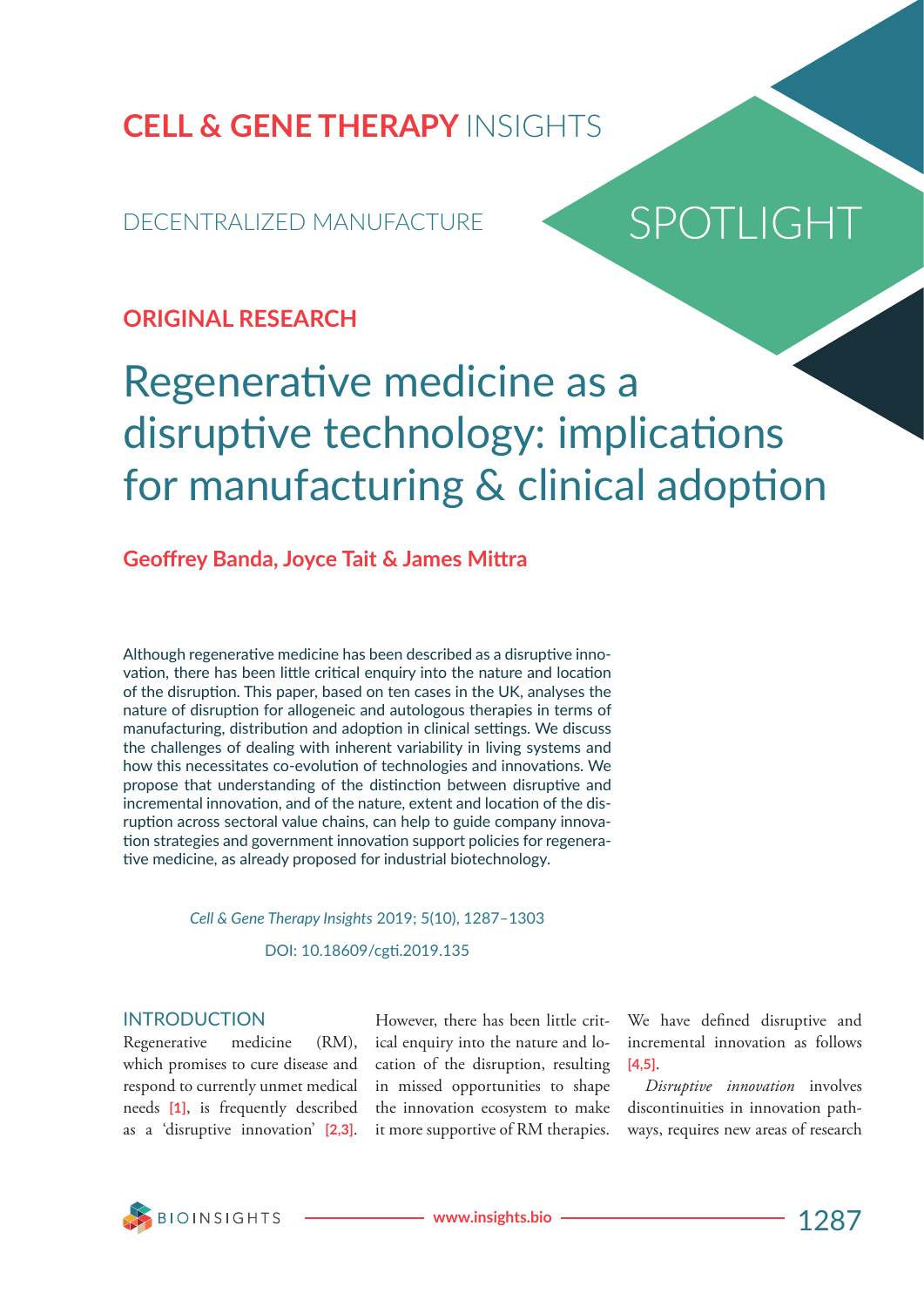and development (R&D), creation of new modes of production and/or new markets. It can lead to sectoral transformations and the displace ment of incumbent companies, or the creation of entirely new sectors, all with significant societal and economic benefits. There is often no pre-existing business model on which to build a strategy for dis ruptive innovation and there may also be a need to create a new value chain, or a new role for the emerg ing technology in an existing value chain.

*Incremental innovation* fits well with the current business model of a firm. It generates competitive advantage and contributes to the economy through more efficient use of resources, or elimination of wasteful or environmentally dam aging practices, but will not lead to sectoral transformations.

This paper builds on the authors' previous research **[1,6,7]**; providing new empirical data and analysis to inform our thinking on disruptive innovation and how the concept can be operationalized to deliver a more supportive policy environ ment **[5]**. The key to this approach is to attend to the extent of disruption of incumbent company business models, the location of that disrup tion within specific value chains, and the impact of regulatory and policy choices on the location and extent of disruption. Our case study of RM encompasses both allogeneic and autologous therapies:

*Allogeneic therapies* are developed by collecting cells from a donor, manipulating them to form a mas ter-cell bank, then using them as starting material to produce multi ple therapies administered to large numbers of patients, generating at tendant economies of scale.

*Autologous therapies* are based on collection of cells from a patient, manipulation in the manufacturing environment and re-introduction into the same patient within a clin ical setting.

In line with the above defini tions, both allogeneic and autolo gous RM therapies are disruptive of the business models of incumbent small molecule pharmaceutical and bio-pharmaceutical companies **[1]**, in that they require radically differ ent approaches to R & D, manufacturing, distribution and marketing. Autologous therapies, while equally disruptive of pharmaceutical busi ness models, could be regarded as a relatively incremental development for companies involved with organ transplants or for blood transfusion services (BTSs), albeit with some disruptive elements, given the na ture of the properties of the material being handled.

The approach adopted in this paper contributes to understand ing where and to what extent au tologous and allogeneic therapies display disruptive or incremental innovation characteristics, based on original case study interviews with organizations involved in RM de velopment in the UK. It builds on our previous research to show how a disruptive/incremental lens can add insights that are valuable in devising policies to support the development of innovative technologies.

# **BACKGROUND**

Although there have been signifi cant advances in scientific knowl edge and understanding of RM, commercialization and large-scale production of autologous and al logeneic therapies have remained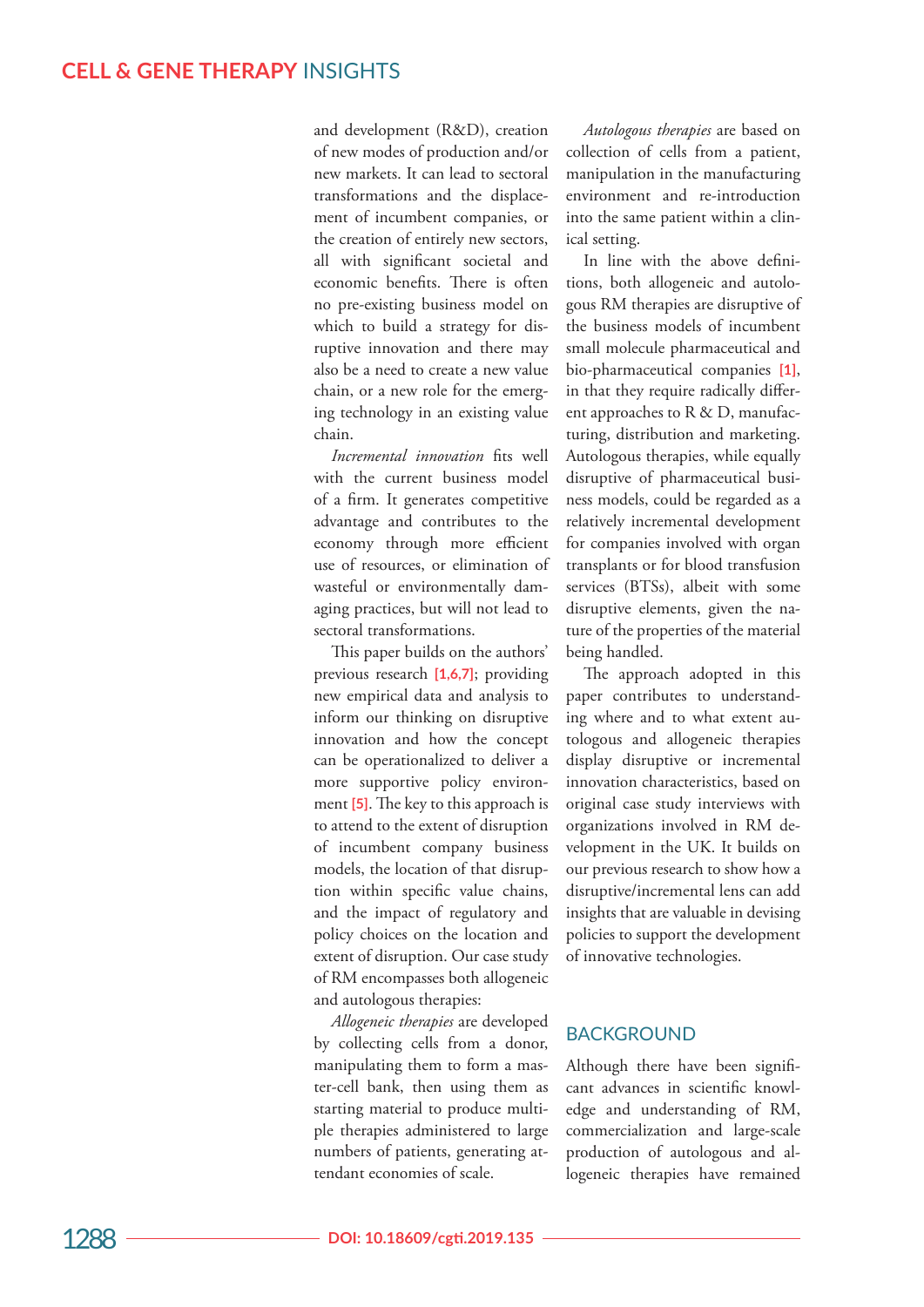challenging. For allogeneic therapies, being developed in large scale, centralized manufacturing facilities **[8]**, disruptive challenges include: the time and effort needed for donor material collection, processing and storage in a bio-bank under current Good Manufacturing Practice (cGMP), followed by further processing to produce therapies for patients; cryopreservation of living material, safe distribution of fragile living materials, ensuring traceability of cells following treatment; and dealing with immunogenicity issues in recipient patients. Many of these factors also apply to autologous therapies being developed in localized manufacturing facilities, with additional challenges related to the personalized nature of the therapy, ruling out economies of scale. The Department of Business, Innovation and Skills (BIS) in 2011 **[9]** suggested that manufacturing viable living cells for RM requires the development of "new technologies, tools and techniques" and, although considerable progress has been made, for example in manufacturing process development, RM therapy value chains are still a long way from delivering a reliable, profitable route to market **[10,11]**.

Lipsitz *et al.* argued that the new RM-related technologies span manufacturing, distribution systems, shelf life enhancement and automation (especially closed manufacturing systems) **[12]**. This has led to further calls for advances in manufacturing and bio-processing, because of the non-scalability of existing technologies **[9]** and the need for skills development in the RM niche-focused areas. Abbasalizadeh *et al.* present a deeper analysis of the scientific, technological, and commercialization challenges

of allogeneic therapies, suggesting that although autologous therapies are safer and often the preferred choice, they do not provide a simple off-the shelf product for clinical use **[8]**. They also argue that production of autologous therapies is time consuming, skilled labor-intensive and, from an operational perspective, the mechanics of isolating cells and delivering the therapy are problematic for elderly and critically ill patients unable to tolerate biopsies. Lipsitz *et al.* demonstrate that lack of highly skilled labor is caused by current manufacturing process requirements and the costs incurred in training operators, including routine validation of aseptic techniques for operators **[12]**. Additional issues include the need to independently verify batch record protocols, active working time delays due to suiting up procedures with laboratory garments, and the need for additional staff to facilitate gowning. The calls for 'closed manufacturing systems' are based on the need to reduce some of these 'necessary redundancies' of current clean room operation procedures for cGMP requirements. Other challenges include lack of value chain integration, technology delivery gaps, and arguably inappropriate or disproportionate governance of innovative technologies **[4,6]**. Given the disruptive nature of RM, new firm-to-firm linkages are needed to create new value chains and, during early development phases, brokerage is important to create links with stakeholders **[6]**. These disruptive challenges are not experienced by manufacturers of small molecules and other biologicals and they are important for understanding the unique hurdles RM manufacturers face in assuring cellular product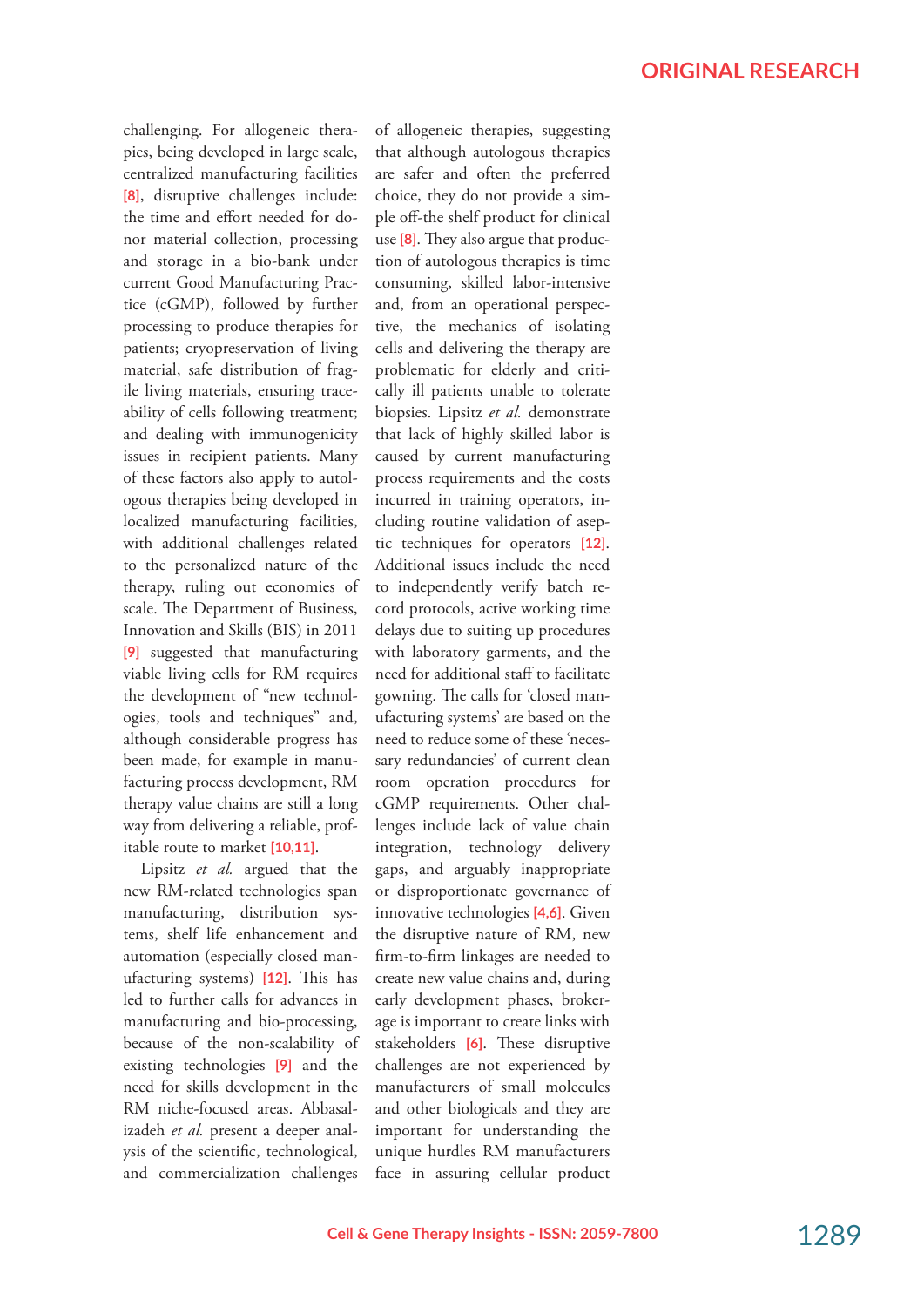safety, quality and efficacy, as well as traceability and attendant ethical considerations.

## **Centralized & locally distributed manufacturing approaches**

Harrison *et al.* argue that throughout history there has been a steady shift from localized, decentralized production systems to centralized production systems, underpinned by the need to achieve economies of scale and scope **[13]**. Centralization was possible where manufacturers were dealing with standardized bulk products, which could be eas ily characterized and analyzed and were accompanied by increasingly automated processing and quality assurance systems. Lipsitz *et al.* ar gue that, for RM therapies, scalable production methods will determine the cost of goods sold, leading to the policy focus on allogeneic therapies because of their *potential* economies of scale and investment palatability making them slightly less disrup tive of incumbent pharmaceutical business models than autologous therapies **[12]**. However, allogeneic RM therapies are inherently disruptive of this centralizing trend because of the greater variability of biological inputs, creating technical difficulties in standardizing manu facturing and quality assurance and creating a need for close collabora tion between therapy producers and clinicians (see 'RM manufacturing processes', 'The links between man ufacturing systems and distribution models' and 'Clinical adoption of autologous therapies' sections). For these reasons, Harrison *et al.* foresee autologous therapies being man ufactured in locally distributed,

'near-hospital' facilities **[13]**. This argument informs our focus on the nature and location of disruption in the development of RM therapies as it impacts on manufacturing, dis tribution and adoption in clinical settings.

Given the challenges of producing autologous cell therapies, decentral ized or locally distributed manufac ture is the only feasible approach for autologous and gene-based cell ther apies. In response to BIS **[9]** and Ab basalizadeh *et al.* **[8]**, Harrison *et al.* **[13]** argue that, as a result of recent advances in technologies that facil itate "reproducible, repeatable and reliable manufacture of highly spe cialist products at a small scale" and real-time monitoring Quality Man agement Systems (QMSs), it is in creasingly possible to move towards such locally distributed manufactur ing models. They also claim that this small scale, locally distributed tech nology approach makes it possible to handle "inherently unstable person alized cell and gene therapies".

Locally distributed manufacture of autologous cells will be an or der of magnitude more disruptive of the existing pharmaceutical and biopharmaceutical business mod els than current manufacturing approaches to allogeneic therapies, hence the lack of interest in these therapies by these incumbent sec tors. For allogeneic therapies, rath er than adaptation of the existing big pharma business model there is a need to develop new business models and value chains, involving new start-up companies or existing companies moving into health care from other sectors of the econo my (e.g., investment in manufac turing processes by Lonza and GE Healthcare).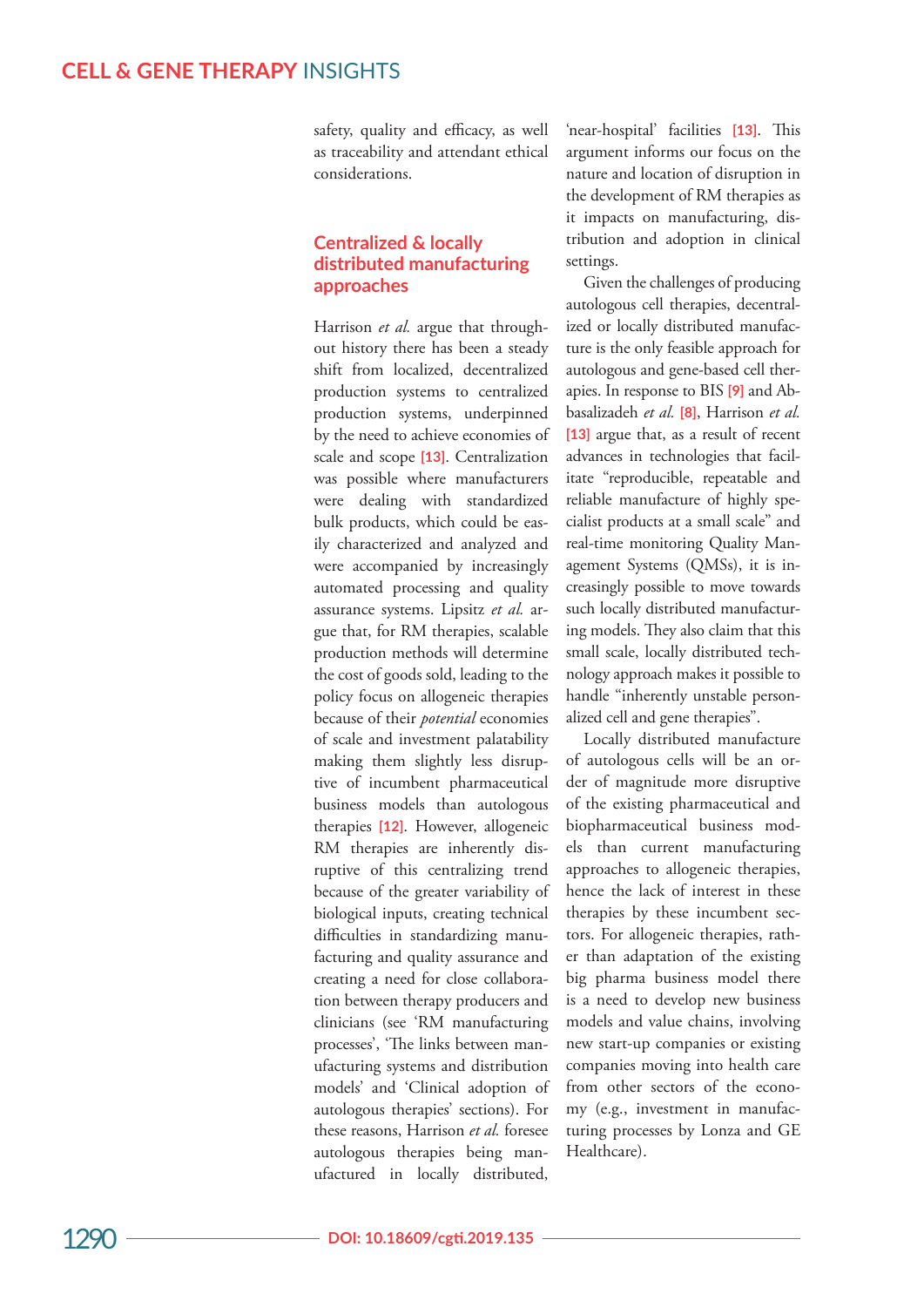The option for pharmaceutical companies to purchase locally distributed manufacturers of autologous cell therapies with a view to centralizing production does not exist, given the countervailing factors described above. Where such purchases have been attempted, cell therapy manufacturers have been frustrated by the lack of understanding of the acquiring firms about how RM works and how the feasible business models are different from the small or bio-molecule contexts investors are accustomed to. This is a common experience where incumbent large companies attempt to take on disruptive technologies. Given these constraints on investment the Advanced Therapies Manufacturing Action Plan **[14]** called for systemic investment in the sector to engender a more competitive fiscal environment.

# **Clinical adoption of allogeneic & autologous therapies**

Manufacturing challenges are not the only factor limiting the development and hence the adoption of RM therapies. We previously noted a lack of co-operation between manufacturers and clinicians affecting the adoption of RM therapies **[6]**, a view supported by Gardner *et al.* who observed that RM products will need to "work hard to create an adoption space" in current healthcare settings **[15]**.

Also, prevailing regulatory systems for RM therapies, along with other governance mechanisms such as the establishment of shared standards, have not been sufficiently adapted to meet the needs of centralized or locally distributed manufacturing systems and personalized delivery to patients. RM therapies are also disruptive on current regulatory frameworks because of the introduction of methods beyond minimal manipulation and raw materials that are outside current supply chains for transfusion and transplantation. These questions are not dealt with here but have been addressed elsewhere **[1]**. Faulkner has also identified the challenges of "opposing forces for gatekeeping and innovation" by regulators of manufacturing and clinical practices **[16]**. We have also argued that accelerating clinical adoption is dependent on the creation of innovation ecosystems that promote rapid integration of RM and allied business models as well as creating an environment where new business models are given a chance to thrive **[6,17]**. We have previously argued that the public-private interaction by innovation broker institutions such as the Cell and Gene Therapy Catapult are critical in the early phases of building supportive innovation ecosystems as they bridge value chain gaps, and de-risk early development stages **[6]**. This earlier work contributes to the frame described here to support analysis of the disruptive nature of RM therapies and the impact on: collaboration among clinicians, the clinical prescription system and hospital administrative systems; the viability of manufacturing processes; challenges related to ordering, storing and re-thawing therapies; and finally clinical adoption. We are aware that pricing and cost effectiveness are linked to manufacturing and clinical adoption, however we do not focus on them in this paper.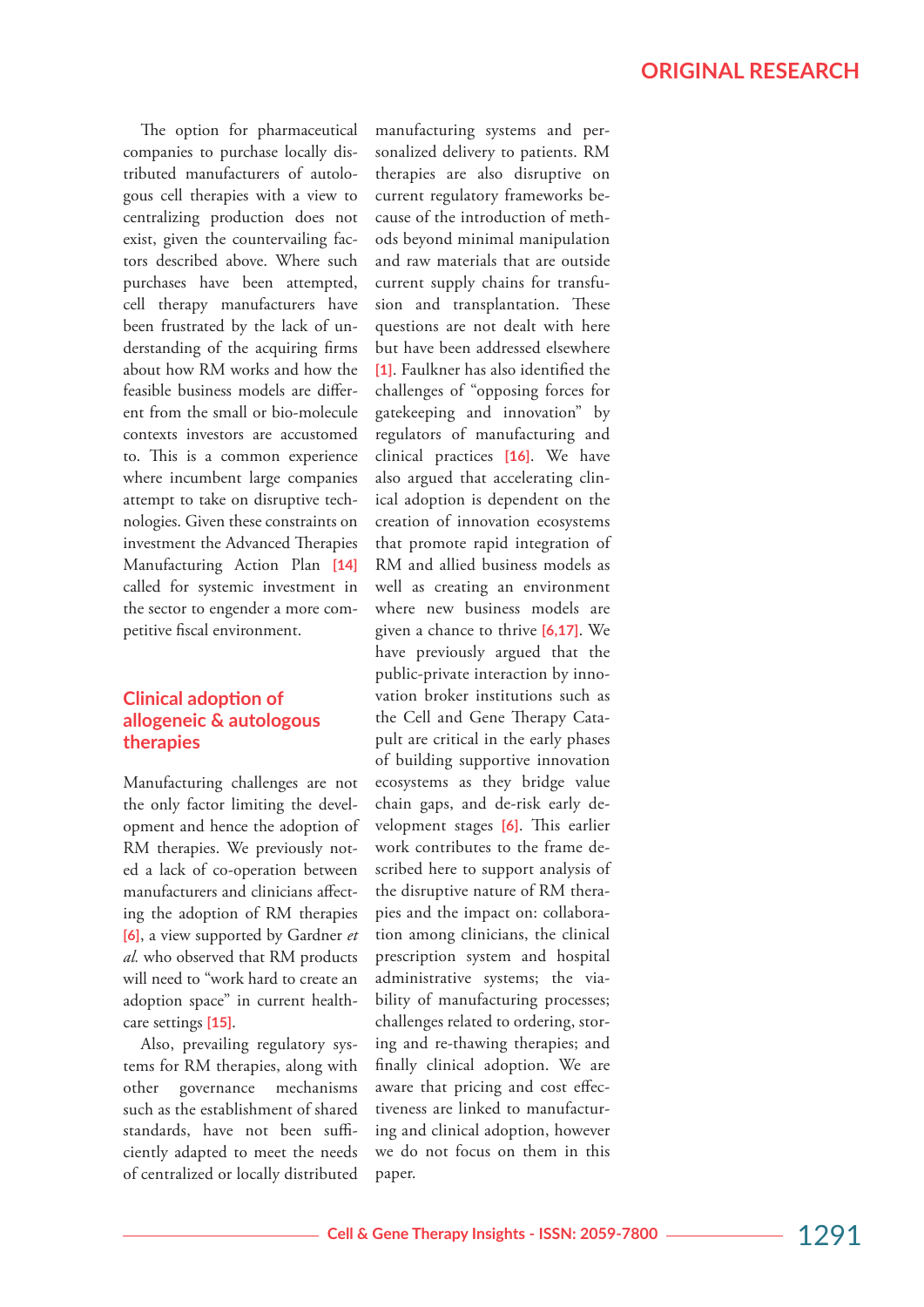## METHODOLOGY

We used the case study approach advocated by Yin for carrying out an empirical enquiry of issues that are embedded in real-life contexts **[18]**. In line with the argument by Stake we considered the complex ity of the cases to understand the circumstances, contexts and other dynamics of the interactions of the organizations and actors we investi gated **[19]**. We chose the case study approach because we were interested in the 'how and why questions' and the broader situational context with in which these technologies are be ing developed.

Using a purposive sampling method, we approached 20 RM companies/organizations involved in RM-related activities in the UK and gained access to 10 of them. We conducted 18 semi-struc tured interviews (ten completed in 2014/15, with follow-up interviews in 2015/16). Semi-structured inter views allowed us the flexibility to follow themes and interesting leads that arose during the interview itself. After seeking informed consent, the interviews lasted between 1 and 2 hours and were audio-recorded and transcribed verbatim. Using manu al thematic coding, we identified a number of salient themes, some of which are the focus of discussion in this paper. We used the STRA - TIS methodology to understand the business models, innovation ecosys tems and value chains in the sector **[20]**.

This paper also draws on our re search on Proportionate and Adap tive Governance of Innovative Tech nologies **[4]**, which has refined our thinking on the important features of, and differences between, disrup tive and incremental innovations.

## MANUFACTURING & CLINICAL ADOPTION OF RM THERAPIES: INTERVIEWEE **PERSPECTIVES**

Our analysis showed that allogene ic therapies are disruptive of many aspects of the business models of in cumbent pharmaceutical firms, giv en the challenges involved in large scale manufacturing of cellular prod ucts, the storage and distribution of living materials, and delivery to very different markets. Large companies developing bio-pharmaceuticals will have overcome some, but not all of these disruptive challenges. Phar maceutical companies' adherence to current business models, despite these disruptive features of alloge neic therapies, have led them to persevere in developing large scale, centralized manufacturing facili ties, designed to deliver a commod itized product internationally to large numbers of patients, in order to make RM therapies an attractive investment proposition. This has be come the dominant expected future business model for RM therapies, in the process side-lining the develop ment of autologous therapies, which are much less capable of achiev ing compatibility with the current business models of pharmaceutical companies.

The following sub-sections use our interview data to reflect on issues related to the disruptive nature of cell-based therapies.

## **Raw material sourcing**  The challenge of inherent variability in living systems

A factor acknowledged in the litera ture, and confirmed by respondents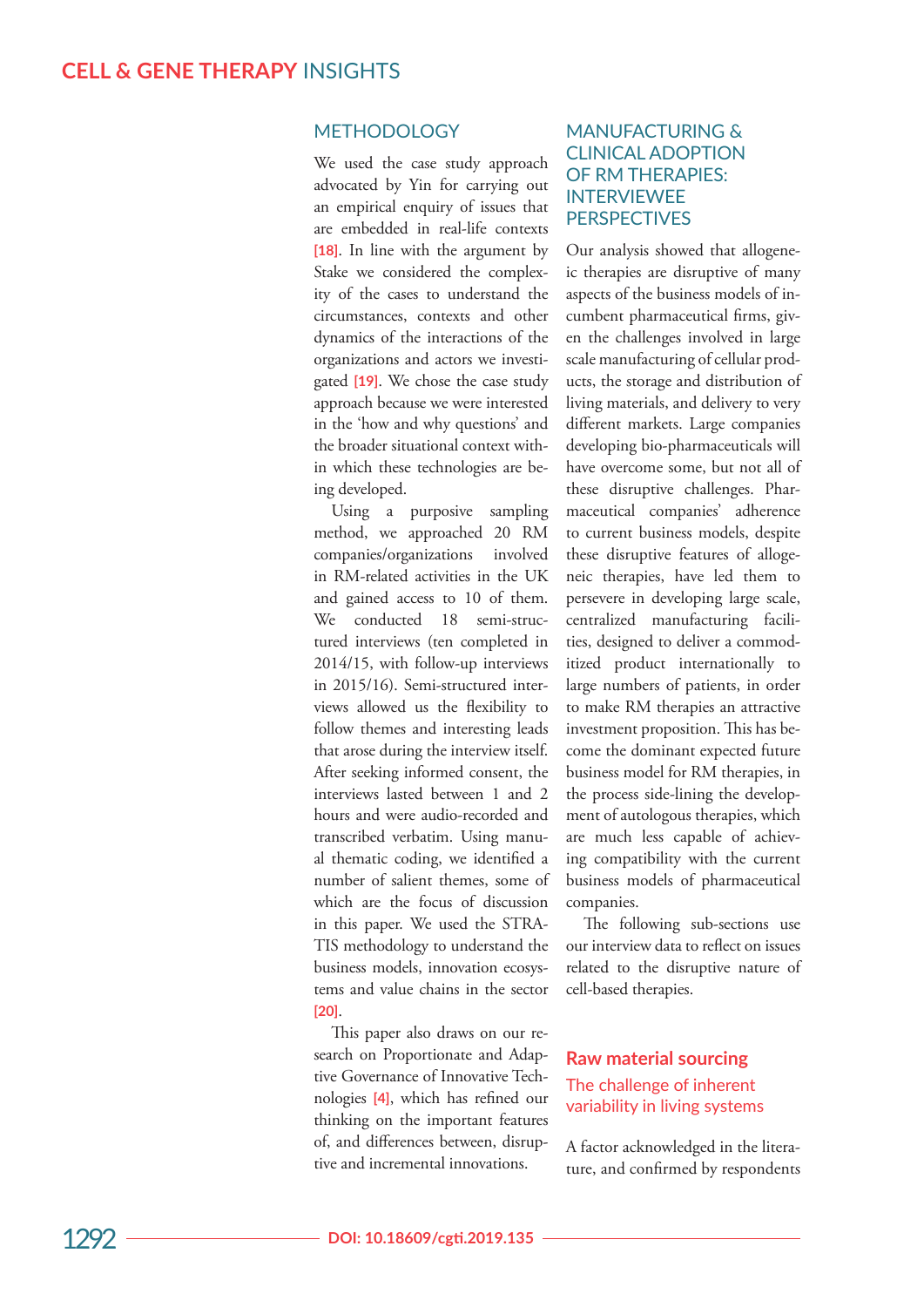in all ten of our cases, is the complexity of working with raw materials composed of living systems which, unlike small molecules (**Figure 1**, left hand side), are difficult to standardize (**Figure 1**, right hand side). Specifically, the disruptive nature of RM first, emanates from these perspectives: RM raw materials cannot be subjected to traditional sterilization techniques and therefore need aseptic processing methods; second, because the therapy is integrated into the body unlike drugs which are metabolized and expelled, pharmacokinetics and pharmacodynamics are challenging; and third there is a need for defining, effecting and monitoring quality spanning the manufacturing and clinical phases. A respondent from a contract manufacturing organization reported that the private sector tends to play to its strengths by focusing on the "manufacturing piece because that's closer to what a standard pharmaceutical company would do", which covers raw material sourcing and processing. This implies that incumbent pharmaceutical companies, faced with a disruptive new technology, lock into what they already know and create an element of path dependency to make a disruptive transition more feasible. A disruptive element of the transition to RM for a conventional pharmaceutical company includes: incompatibility with chemical entities that can be easily standardized and produced in bulk and, because of chemical stability, intermediate and finished products can be stored for long periods with no need to identify the donor. Supporting these observations, he added:

"Here you have a product which has been derived from

a human being, so it has all that … inherent biological variability, or even [a cell] derived from me on two different occasions, it can behave in a different kind of way. The cell obviously is a living system in its own right … it's a living system in vitro and then it's also a living system when you put it into the patient. So, like all living systems it has a nasty habit of doing its own thing." – Managing Director, RM firm in research and development and contract manufacturing.

Other respondents acknowledged that they still do not fully understand the cell's mechanism of action, having observed that cellular therapeutics work best when different types of cells are used in combination. So significant interactions between the different types of cell or tissue seem to be important for a functioning therapy. This is in contrast to small molecules and other biologicals where the biochemical pathways and pharmacokinetics end point are well known. Thus, for allogeneic therapies, innovators need to solve the challenge of standardizing and automating development processes for therapies with inherent variability, and to convince regulators of the robustness of their approach, especially for therapies that become integrated into the body. Furthermore, a product manufactured in the USA under FDA conditions cannot be assumed to be identical to a product manufactured in Europe under European cGMP conditions, according to respondents in our study. This creates manufacturing and regulatory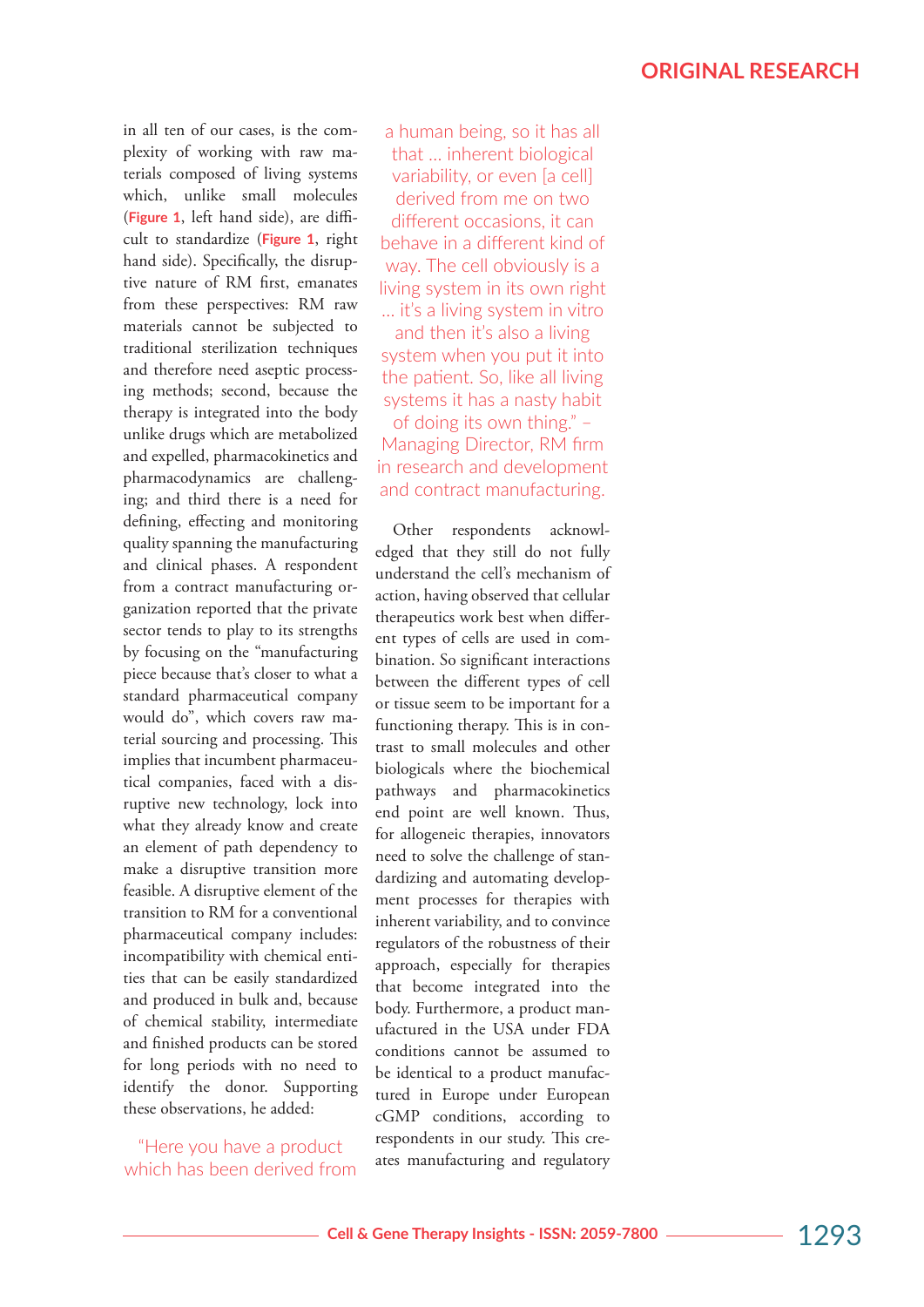# **CELL & GENE THERAPY** INSIGHTS

# $\rightarrow$  FIGURE 1

**The contexts where regenerative medicine is disruptive of incumbent manufacturing, distribution and clinical adoption systems.**



compliance challenges for firms operating across geographical regions with different regulatory systems, for example Europe, Asia and the USA. This has implications for validation and quality assurance processes across different manufacturing facilities for the same firm, making centralized manufacturing more problematic, and forcing firms into locally decentralized or locally distributed manufacturing, illustrating the disruptive impact. Given that large scale manufacturing by the same firm across different countries needs to comply with different national regulatory requirements, it is difficult to move employees in regulatory interfacing jobs across

different countries, and it also multiplies the complement of regulatory personnel in the company compared to centralized manufacturing. This phenomenon affects both autologous and allogeneic therapies and impacts the whole process from donor selection to therapy delivery. Autologous therapies have an additional staffing burden where the manufacturing system is locally distributed.

## The need for close collaboration between RM firms & the clinic

Another feature of the disruptive nature of RM development for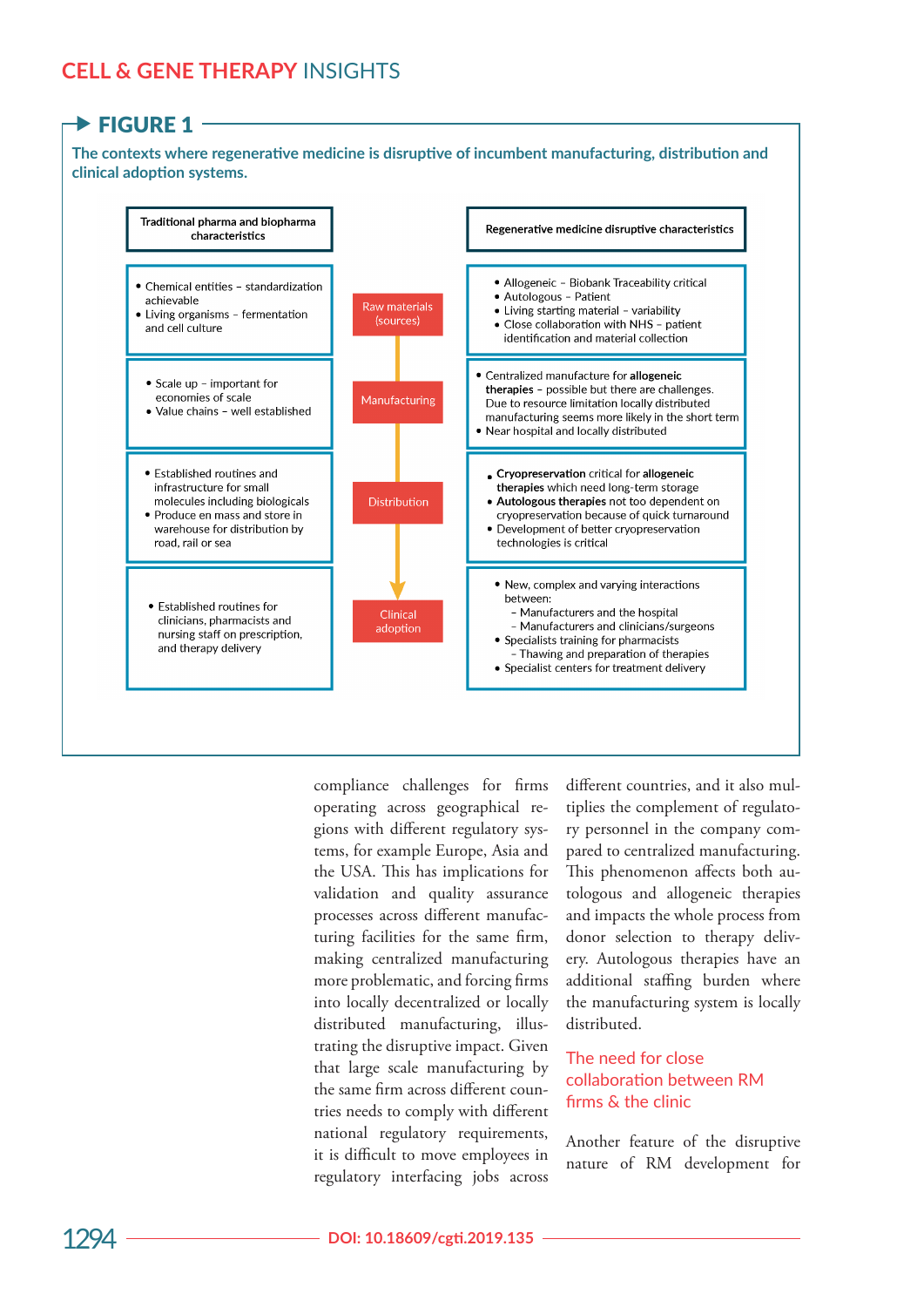conventional drug production is the intricate collaboration required between manufacturers and, for example, the National Health Service (NHS) in the UK, for sourcing cells or tissue, and manufacturing (**Figure 1** last box on the right). For a tissue regeneration case the respondent noted **(Figure 3)**:

"…There is need in the UK to collaborate with the NHS for cadaver identification, followed by organ harvesting leading to transport of the organ to a specialist decellularization facility and adequate storage of frozen samples." Respondent from a Tissue Regeneration Firm.

The NHS is critical for sourcing organs and, for some therapies, there is a need for the NHS to link up with manufacturers to collect cells from the patient for seeding a bio-matrix pre-surgery. This entails aligning work scheduling for

manufacturing with patients' clinical visits. Such complex manufacturer-clinic interactions are an additional disruptive element beyond what is necessary for conventional drug or biopharmaceutical treatments. It requires RM firms to invest in specific RM technology delivery skills and training for pharmacists, specialist nursing staff, surgeons and technical/administrative supporting functions, including engineering and procurement. This also has important staffing and cost management implications for local NHS trusts, which are managed differently across the UK, affecting the ease of adoption into clinical practice.

# **RM manufacturing processes**

Both allogeneic and autologous therapies are, or would be, disruptive of incumbent firms' small

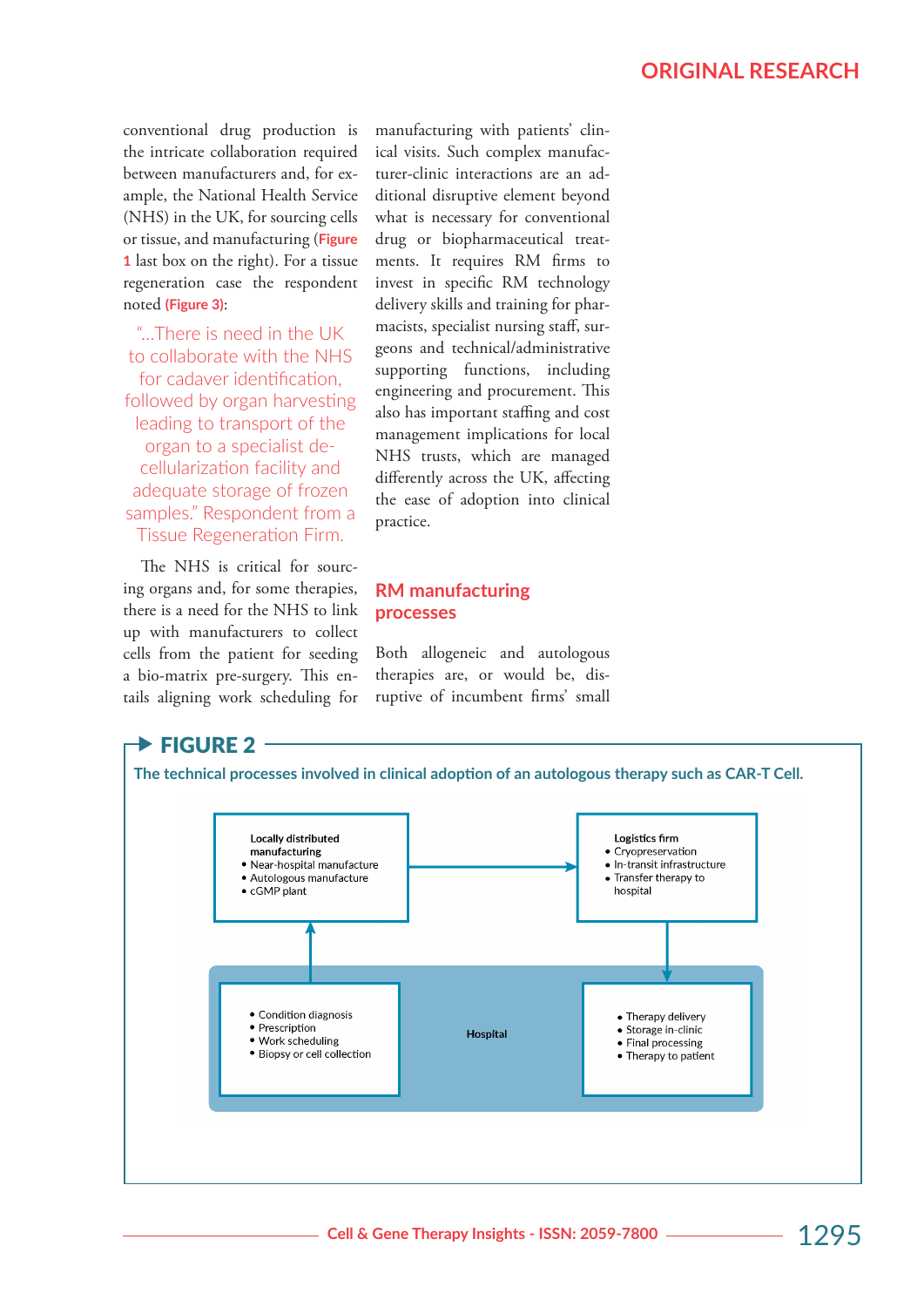molecule or biopharmaceutical companies on manufacturing pro cesses, including the quality assur ance techniques related to dealing with living cells which are inherent ly variable and difficult to standard ize. However, allogeneic therapies can be scaled up (implying an incre mental aspect), whereas autologous therapies cannot, although they can be scaled-out. The attraction of scale up, critical for building economies of scale for allogeneic therapies, is its similarity with manufacturing stages of conventional pharma busi ness models, something investors in the sector are familiar with. A respondent from a firm specializing in allogeneic therapies reflected the scale up aspect as a key factor for their firm.

 "… our [allogeneic] technology approach really gives us the ability to generate lots and lots of doses… And it makes an allogeneic approach, perhaps, more achievable.

Our cells are nonimmunogenic, so they don't suffer the rejection problems that might be seen typically with an allogeneic approach." – Senior Executive for Cell Therapy Manufacturing Firm A.

For blood and tissue services, RM innovation is more incremental, as key processes such as raw material sourcing, manipulation and storage, and traceability requirements are already routine in the sector. How ever, there is lack of cross-sectoral knowledge about different therapy areas. Respondents in our study acknowledged that skills tend to be niche-focused and scarce in the industry, especially in development and translational activities. This has implications for business continui ty and the need for emerging firms to retain staff, especially given the close linkages between the firms and the NHS.

## The need for co-evolution of technologies & innovations

For some allogeneic therapies in volving for example gene therapy or immunotherapy, our study revealed the need for close interactions be tween therapy developers, technol ogy suppliers and the clinic. The link between the technology suppli er and the clinic is also required for locally distributed manufacturing systems or in/near-hospital man ufacturing systems as part of the collaboration between the therapy developer and the NHS.

A key challenge raised for thera py developers was the need either to re-purpose existing technology or to design new technologies for manu facturing and quality assurance of therapies, as highlighted here:

"…when people are making … protein therapeutics,

which is the other large-scale culture technology, they don't want to keep the cells. They're deliberately breaking the cells up and trying to recover the protein out of them. We're doing exactly the opposite, we're trying not to damage the cells and get rid of everything else. So there is no technology out

there at the moment that has been developed specifically for large scale cell recovery."

– Senior Executive RM Collaborative Project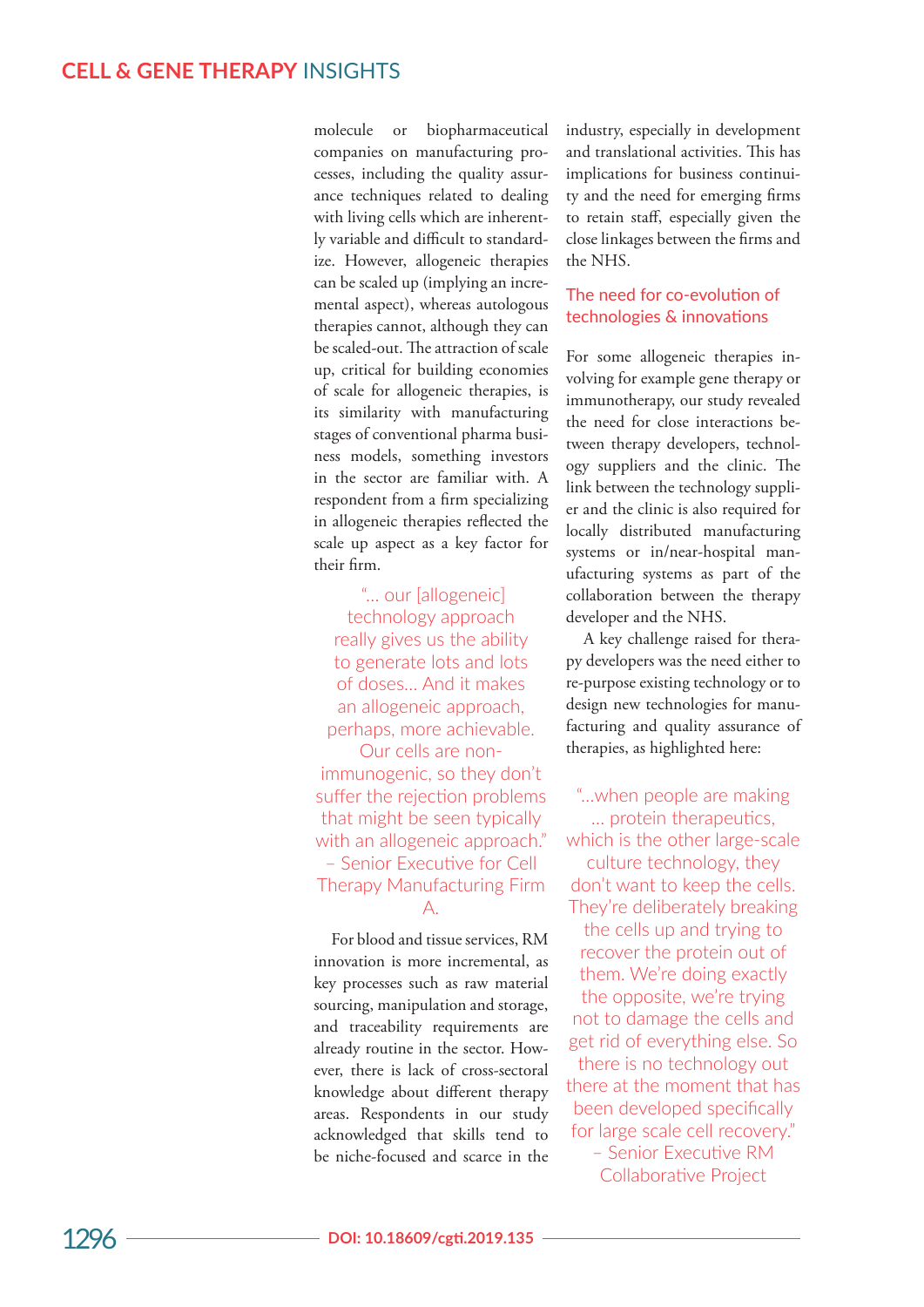This firm was attempting to recover intact cells from culture, and there was no technology on the market at the time capable of that function. They reached out to their collaborators and their suppliers to design equipment capable of harvesting intact cells and considerable progress is now being made in this area, relevant to both autologous and allogeneic therapies **[21]**. This also happened for two other cases, where the in-house developers worked with their suppliers to design equipment for their manufacturing needs.

Respondents from organizations developing allogeneic therapies also acknowledged the need for closer interaction with the clinical setting for cell harvesting and therapy delivery and, by implication, the design and operability of technologies and operations used by the clinicians. An additional collaboration that emerged is the triad of therapy developers, contract manufacturers and technology developers, especially during therapy development optimization stages. The triad is important as technology optimization costs are borne by the therapy developer, which in most cases is resource constrained. Over time the triad is likely to morph into a dyad (therapy developer-contract manufacturer) especially in cases where a market authorized therapy is contract manufactured for the lead firm in another geographical location, in which case the contract manufacturer works closely with the clinical setting.

#### Challenge of specialized skills

A 2011 study by BIS highlighted the challenge bioprocessing units faced in recruiting and retaining skilled staff for manufacturing, quality management, validation and batch release **[9]**. Our study confirmed these earlier findings, and our respondents reported that because of the niche focus of the technologies, training a person takes time and money, so it is important that those skills are retained.

# **The links between manufacturing systems & distribution models**

**Table 1** summarizes the expected manufacturing processes and likely distribution challenges faced by the ten cases we studied. At the time of the study none of the organizations had a market authorized product, and six therapy developers were at various stages of clinical testing.

Our study suggests that organizations are likely to favor centralized manufacturing for two reasons; skills shortages and infrastructure requirements for resource constrained SMEs that have to deal with infrastructural, technological, organizational, governance, value chain and regulatory hurdles when they are at a cash burn phase of development. Unless there are significant injections of cash, the locally distributed manufacturing approach may take time especially given the cost of setting up cGMP plants to manufacture clinical grade cell therapies. With dependence on central manufacturing come the challenges of cryopreservation and efficient distribution systems. Furthermore, this imposes an investment challenge for the clinic in terms of acquiring the cryopreservation infrastructure, and thawing therapies correctly just before use. These administrative and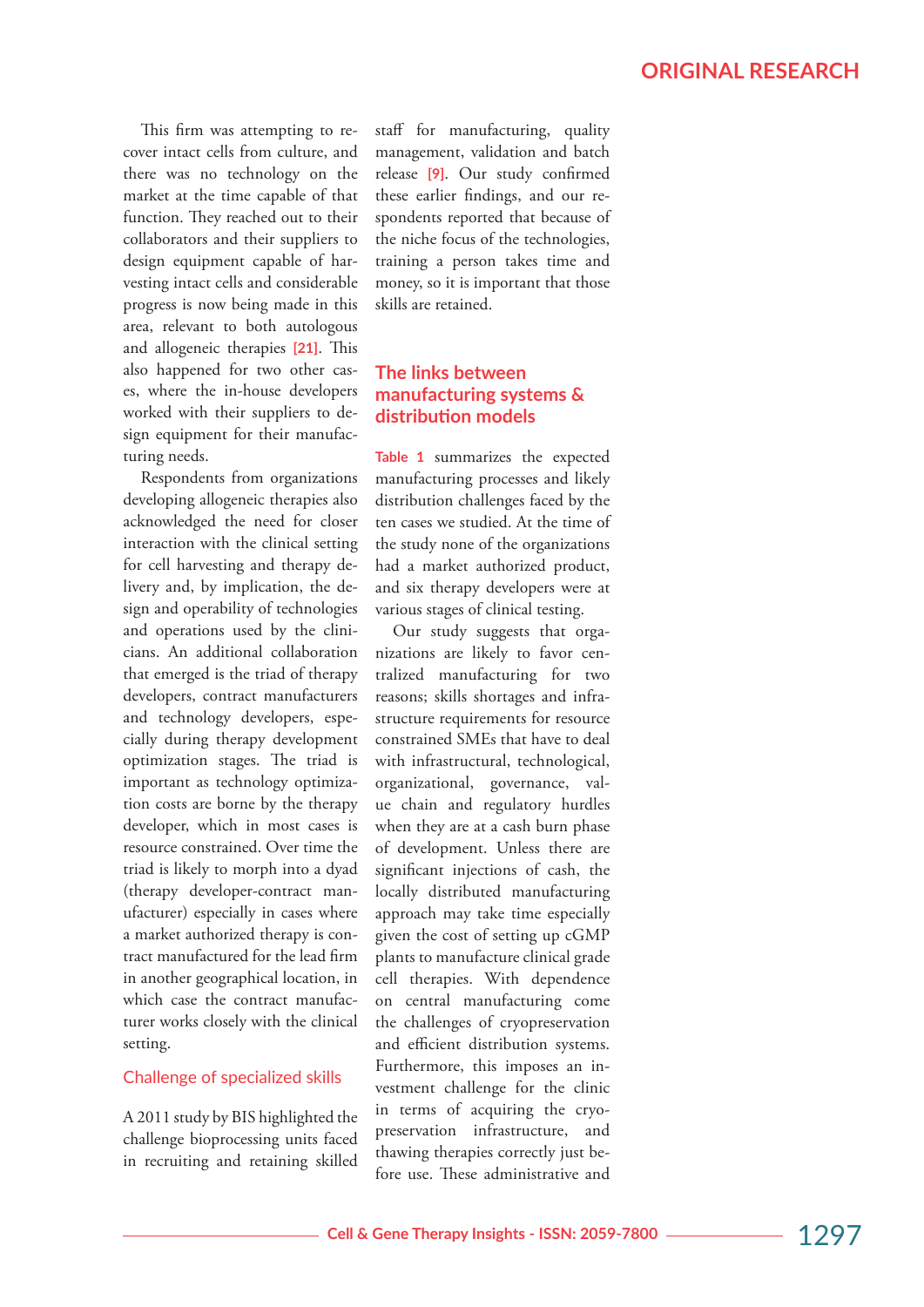|                                           |                                                       |                                            | An analysis of the likely manufacturing process and anticipated distribution challenges for the ten cases investigated.                                                                            |                                                                                                                   |
|-------------------------------------------|-------------------------------------------------------|--------------------------------------------|----------------------------------------------------------------------------------------------------------------------------------------------------------------------------------------------------|-------------------------------------------------------------------------------------------------------------------|
| Case study                                | Therapy produced                                      |                                            | Manufacturing process                                                                                                                                                                              | Distribution challenges                                                                                           |
| Contract manufacturer                     | Allogeneic - the<br>main business<br>model            | Autologous - second-<br>ary business model | Centralized                                                                                                                                                                                        | Cryopreservation technology<br>shelf-life and therapy viabil-<br>is important for extending                       |
| Blood and tissue; contract<br>manufacture | Allogeneic - the<br>main business<br>model            | Autologous - second-<br>ary business model |                                                                                                                                                                                                    | management of cryopreserva-<br>tion equipment, and therapy<br>ity. For the clinic cost and                        |
| Cell therapies                            | Allogeneic                                            |                                            |                                                                                                                                                                                                    | handling                                                                                                          |
| Cell therapies                            | Allogeneic                                            |                                            |                                                                                                                                                                                                    |                                                                                                                   |
| Tissue regeneration                       | cadaveric organ<br><b>Biomatrix from</b><br>donations | Autologous                                 | Locally distributed                                                                                                                                                                                | Efficiently working with the<br>donors and acquiring viable<br>NHS for identifying organ<br>tissue/organs on time |
| Immunotherapy - cancer                    |                                                       | Autologous                                 | Given that the companies are                                                                                                                                                                       | Requires efficient systems for                                                                                    |
| Immunotherapy - cancer                    |                                                       | Autologous                                 | to set up locally distributed man-<br>turing centers where the compa-<br>ufacturing sites in the early days<br>small and do not have resources<br>there will be specialist manufac-<br>ny is sited | cell collection and therapy de-<br>livery, whilst assuring therapy<br>viability                                   |
| Accelerated healing                       | Allogeneic                                            |                                            | Centralized most likely                                                                                                                                                                            | cell collection and therapy de-<br>Requires efficient systems for<br>livery, whilst assuring therapy<br>viability |
| <b>Transfusion fluids</b>                 | Allogeneic                                            |                                            | Centralized or locally distributed<br>if process automated                                                                                                                                         | Similar to blood transfusion<br>services                                                                          |

TABLE<sub>1</sub> **ABLE1**  $\blacktriangle$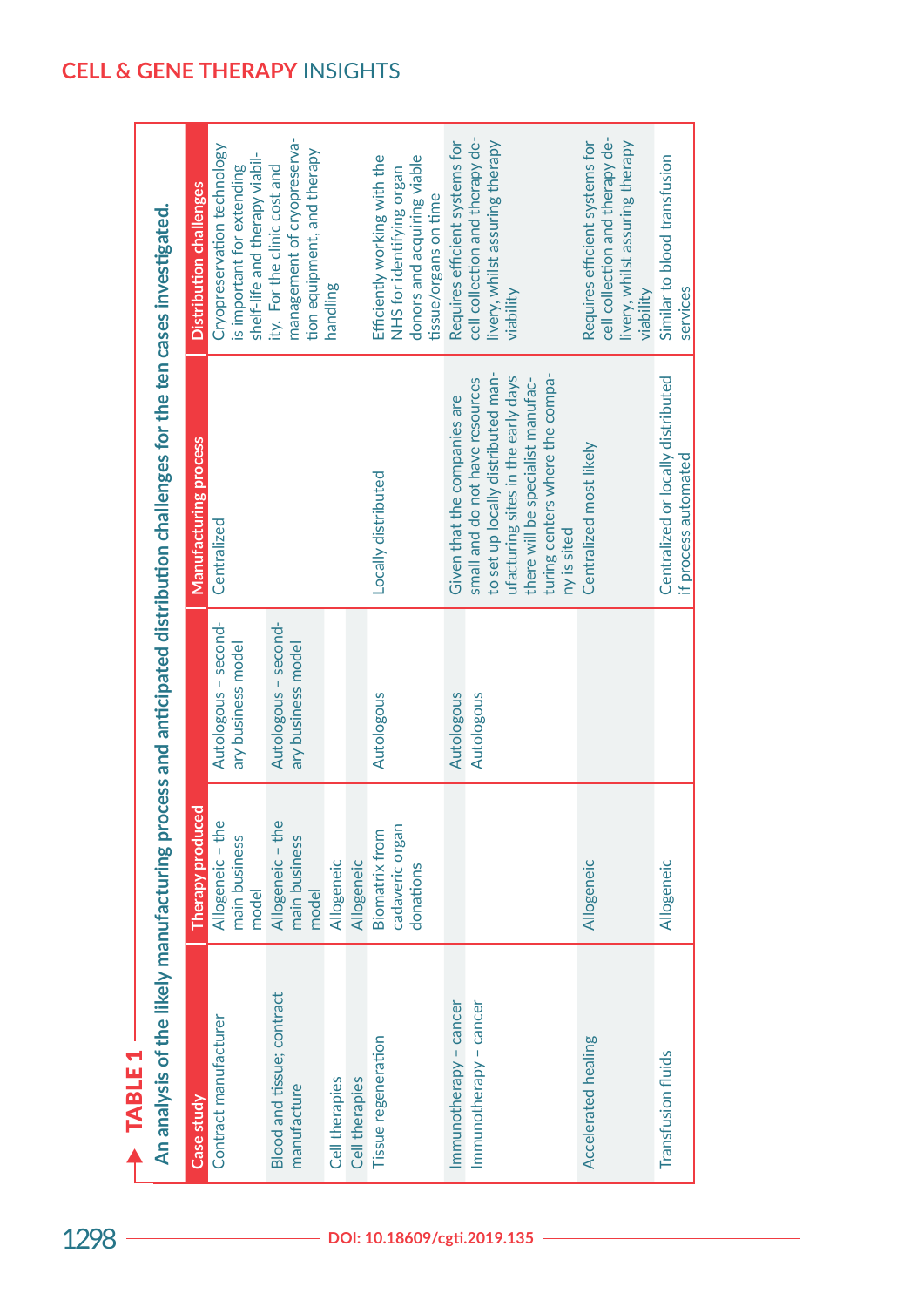#### $\blacktriangleright$  FIGURE 3 **The technical processes involved in tissue regeneration combining donated cadaveric organ and autologous cells delivered through surgery.**Centralized Locally distributed manufacturing Logistics firm manufacturing Cryopreservation · Organ de-cellularization · Near-hospital manufacture  $\bullet$  In-transit infrastructure · Bio-matric frozen · Autologous manufacture  $\bullet$  Transfer therapy to • Central storage of • Biomatrix seeding with biomatrix hospital manufactured cells Hospital • Condition diagnosis • Condition diagnosis • Patient scheduling • Prescription • Patient scheduling • Surgery · Work scheduling • Recuperation  $\bullet$  Cell collection · Biopsy or cell collection

technological challenges are key impacts of innovative technologies especially on resource constrained SMEs with no prior interaction with the health system.

# **Clinical adoption of autologous therapies**

In this section we present two examples: autologous immunotherapy **(Figure 2)** and autologous tissue engineering based on a donated cadaveric processed biomatrix, where therapy delivery involves surgery **(Figure 3)**. We focus on the technical issues of therapy delivery, and not on re-imbursement, which others have already covered in some depth. Compared to incumbent biopharmaceutical and traditional pharma models of therapy delivery, there will need to be close linkages between the hospital, manufacturers, and logistics firms. Condition

diagnosis will not be different from current practice but an autologous therapy departs from conventional treatments in the prescription, requirement for work scheduling, and timing the collection of cells or biopsy with the work schedule in the cell manufacturing facility. The cell manufacturing plant also needs to align its production and delivery times with the time the patient has been booked to be at the hospital. Behind all these activities are numerous administrative tasks for the manufacturer, logistics firm and the hospital that are disruptive of the business model of a biotech or pharmaceutical firm. For blood transfusion services, already dealing with living materials, these logistic and administrative issues are closer to being incremental, although the challenges of clinical grade manufacturing of cells in bulk for therapy also include elements of disruption, albeit with a narrower gulf in skills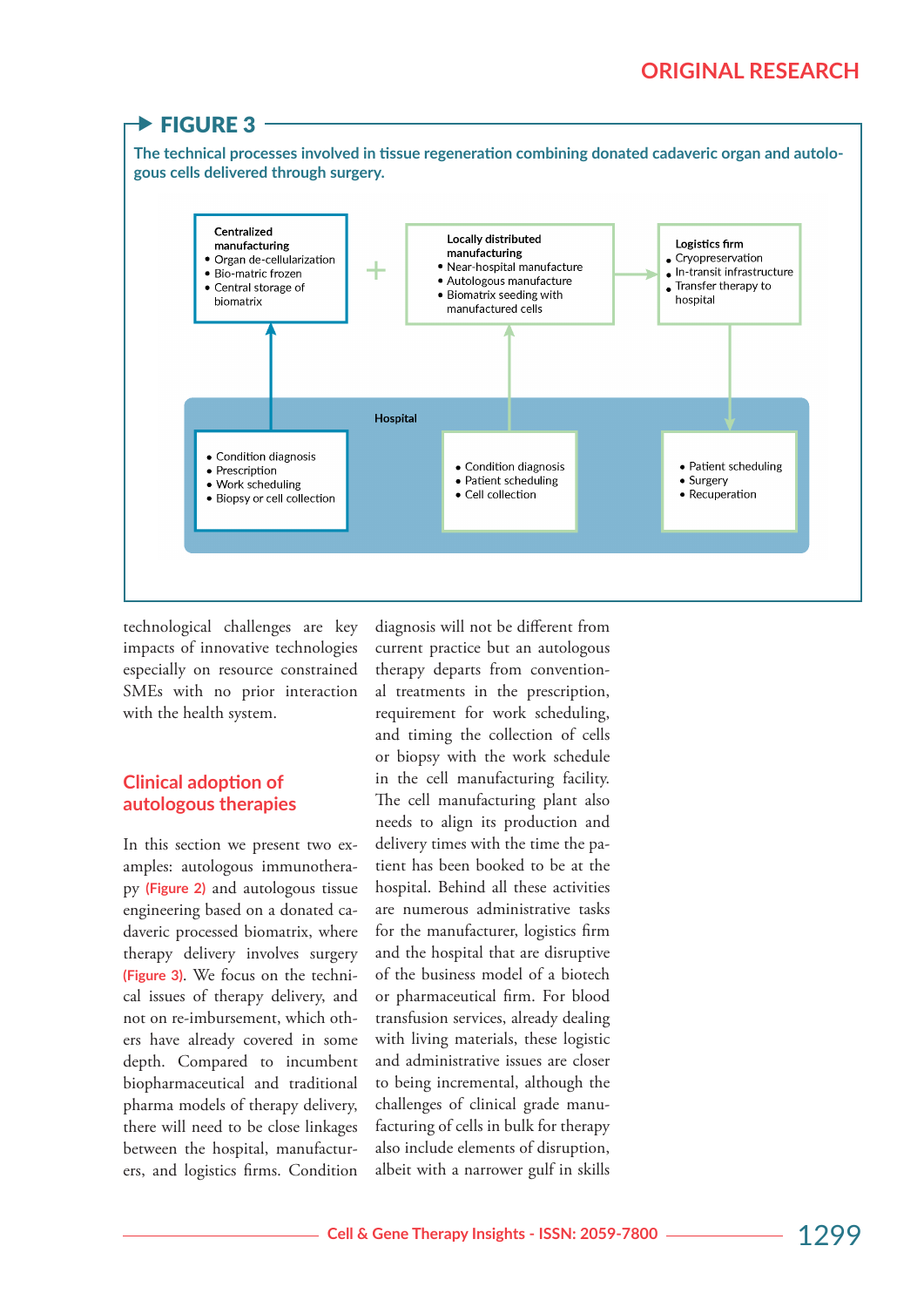than for mainstream biotech and pharma companies.

Our second example, **Figure 3**, highlights the complex process es that need to be aligned when dealing with an organ transplant using autologous cells seeded on a donated organ. There would be a need to work closely with the NHS to identify organ donors and upon their death collect the organ while it is still viable. The organ would be processed to remove the cells of the donor and placed in cold storage. De-cellularization can be done in a centralized facil ity, as the organic matrix that will be obtained can be donated to any patient. For this part of the pro cess the logistics and economies of scale suggest that a centralized manufacturing approach would be feasible. However, the autolo gous part of the process, collecting cells from the patient and grow ing them in a locally distributed manufacturing facility, presents the same challenges as discussed in 'The links between manufacturing systems and distribution models' section. In this case, the situation becomes more complicated be cause the seeded biomatrix is sur gically inserted into the patient; increasing the number of actors that need to collaborate and align their processes in order to deliver tissue regeneration therapy.

Another interviewee reported that there is a need for co-evolution of processes, techniques and tech nologies between the clinical setting and the RM manufacturer, especial ly in the area of tissue regeneration as follows **[Figure 3]** :

"When a patient has been identified from the clinical setting, there is

cell-harvesting leading to cell culture/multiplication in a cGMP certified plant; recellularization of the matrix and surgery and recuperation of patient; all these activities need to co-evolve to allow adoption of an innovation." – Founder of a Tissue Regeneration Firm

Particularly in the allogeneic cases we studied, shelf life was identified as a key component, and this is closely linked to cryo preservation technology which, as respondents reported, needs to be improved to ensure cell or tissue viability after storage for long pe riods. These aspects are important for effective handling of the phar macy procedures in the hospitals.

## DISCUSSION & **CONCLUSIONS**

We propose that understanding of the distinction between disruptive and incremental innovation, and of the nature, extent and location of the disruption across sectoral value chains, can help to guide company innovation strategies and government innovation support policies for RM, as already pro posed for industrial biotechnology **[17]**. The RM-related disruption for pharmaceutical industry busi ness models comes on top of an earlier phase of disruption caused by biopharmaceuticals (large pro tein molecules and monoclonal an tibodies) that had already begun to re-shape the sector **[22–24]** and so to some extent paved the way for RM. However, RM imposes addi tional disruption on pharmaceuti cal and biopharmaceutical business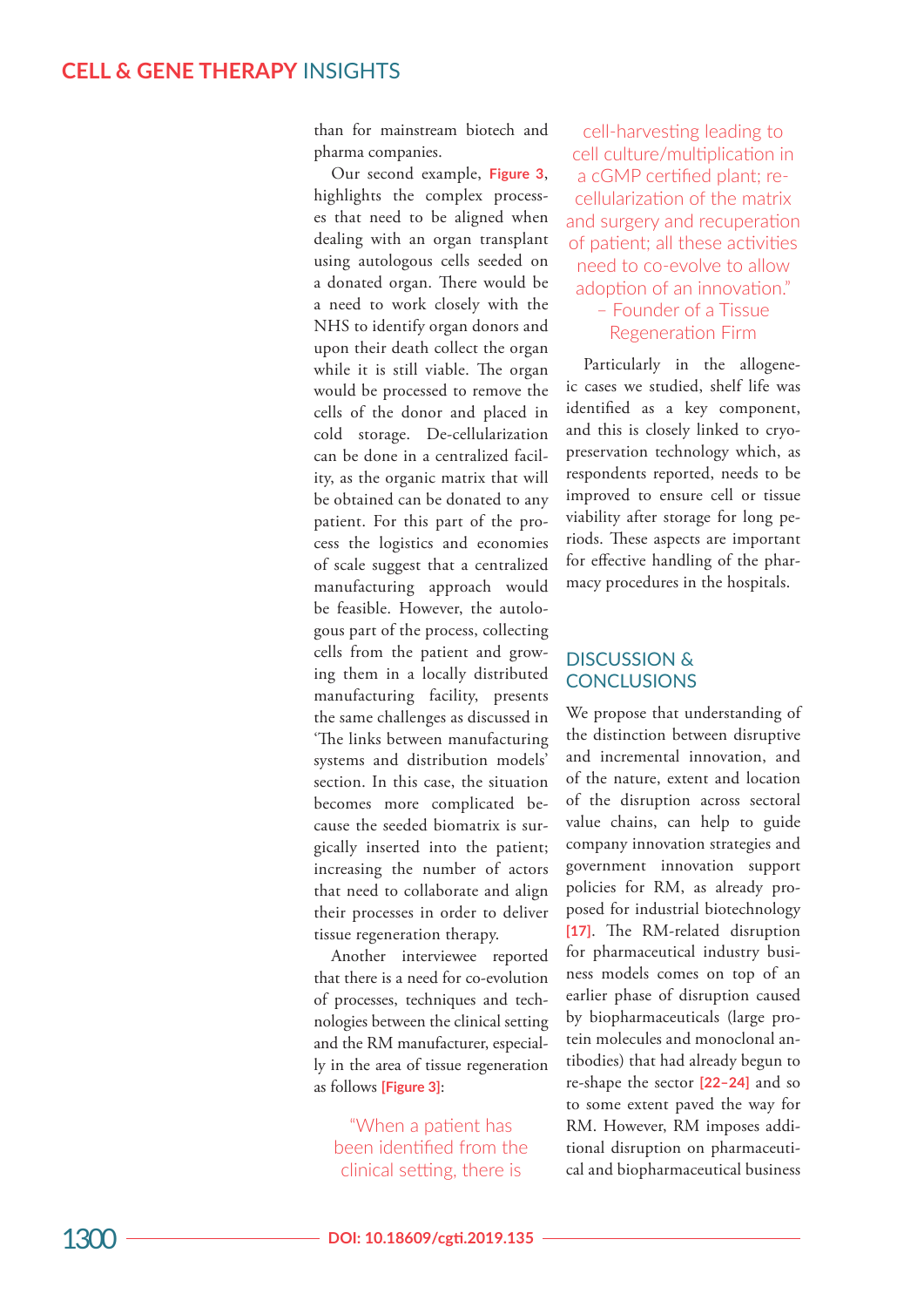models to the extent that it has taken a decade of intensive intellectual and commercial investment to reach a stage where the small number of products that have been approved often under-perform and are withdrawn, and success is described narrowly in terms of the number of products in clinical trials **[25]**. Current analyses of the RM sector are still leading to calls for delivery systems designed for pills and biologics to be changed to accommodate cells **[20]**.

Such difficulties and delays are more pronounced the more disruptive the technology is for the relevant sector. For RM therapies, faced with the individual disruptive elements described above, new value chains involving large companies that are new to the sector (e.g., Lonza, and GE Healthcare) and small innovative start-up companies are slowly beginning to emerge. Our analysis of the impacts of disruptive innovation includes the observation that innovation will proceed most rapidly and effectively if it is developed by the sector for which it is least disruptive and that, for life science innovation, government regulatory and policy decisions can make a transformative difference to the rapidity of uptake of a technology and the location of the innovation within an array of possible industry sectors **[2]**.

The early regulatory choice to regulate stem cell therapies through the pharmaceutical regulatory system was one important factor driving the innovation trajectory for this technology towards the large scale, centralized manufacture of allogeneic therapies by incumbent pharmaceutical companies. These companies had an interest in the technology and the commercial capability to support its development but the extent of disruption of their business models has been one factor slowing and in some cases stalling development of therapies. The converse of the focus on pharmaceutical companies has been the relative lack of private sector investment in the development of locally distributed manufacture of autologous therapies **[1]**.

It is interesting to speculate on what the nature of current business models and value chains for RM therapies might have been, given a decision to regulate RM therapies as medical devices rather than drugs, or to focus more strongly on standards and less on regulation as the basis for ensuring safety, quality and efficacy **[2]**. Many of the disruption-related challenges would have been removed or diminished, but the necessary private sector investment may still have been lacking. Under these circumstances, the public sector and philanthropic organizations often step in to fill the gap in translational funding **[18]**, but without commercially viable business models this is not a long-term stable solution.

With the publication of the White Paper on Regulation for the Fourth Industrial Revolution **[26]** the UK government is embarking on a new approach to the governance of innovative technologies. This could provide a route to adaptation of the innovation ecosystem for RM therapies that would enable the more rapid emergence of a broader array of innovative business models delivering a greater variety of therapies to meet complex patient needs **[2]**.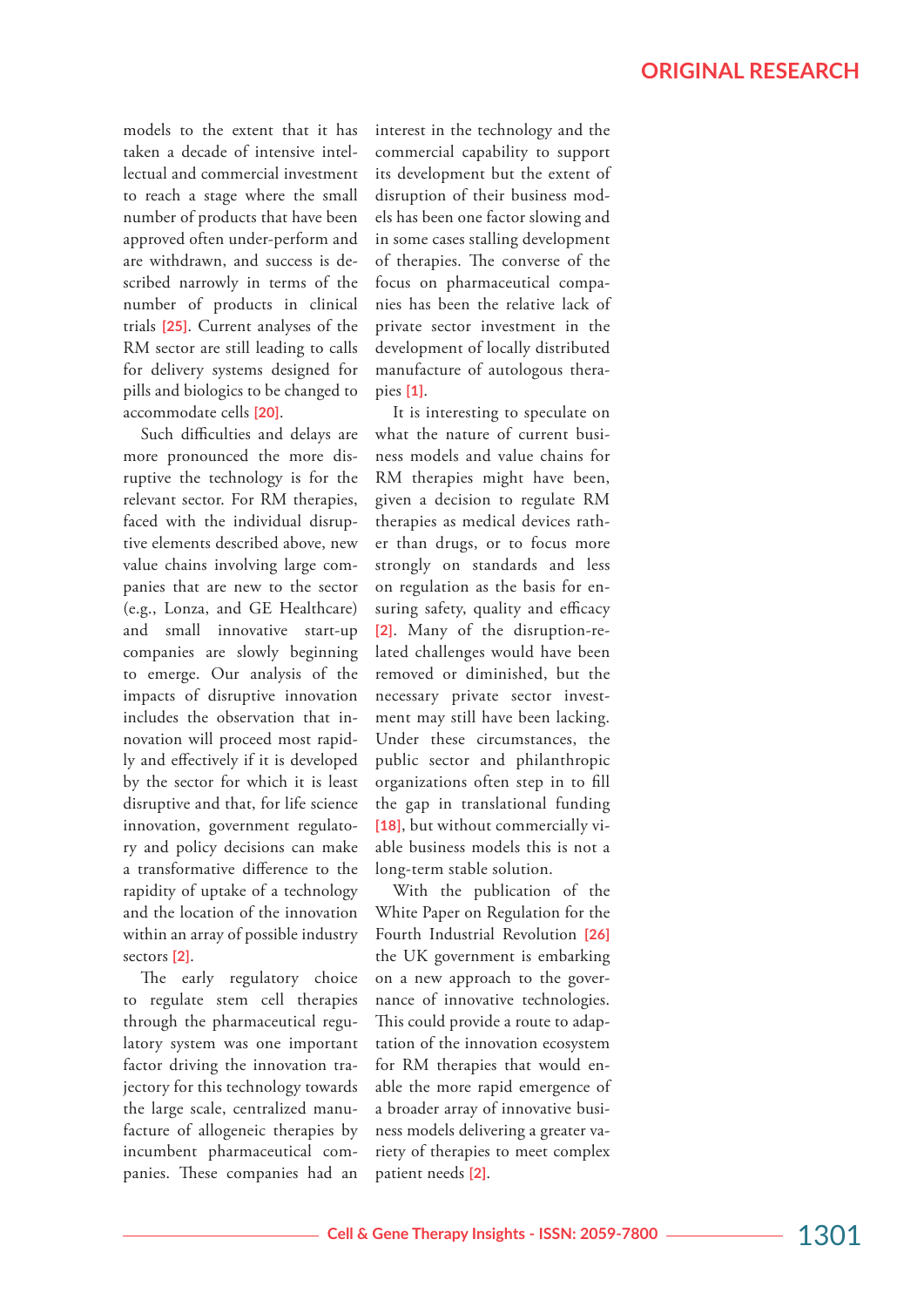The data/transcripts used in this study were archived with the ESRC under the following reference: Archive. 10.5255/UKDA-SN-852913

#### AUTHORSHIP & CONFLICT OF INTEREST

*Contributions: All named authors take responsibility for the integrity of the work as a whole, and have given their approval for this version to be published.*

*Acknowledgements: We acknowledge the funding from ESRC Grant Ref: ES/L002779/1.*

*Disclosure and potential conflicts of interest: The authors declare that they have no conflicts of interest.*

*Funding declaration: The authors used a grant from the Economic and Social Research Council for this study.*

### ARTICLE & COPYRIGHT INFORMATION

*Copyright: Published by Cell and Gene Therapy Insights under Creative Commons License Deed CC BY NC ND 4.0 which allows anyone to copy, distribute, and transmit the article provided it is properly attributed in the manner specified below. No commercial use without permission.*

*Attribution: Copyright © 2019 Geoffrey Banda, Joyce Tait & James Mittra. Published by Cell and Gene Therapy Insights under Creative Commons License Deed CC BY NC ND 4.0.*

*Article source: Invited; externally peer reviewed.*

*Submitted for peer review: Jul 18 2019; Revised manuscript received: Oct 2 2019; Publication date: Oct 21 2019.*

### **REFERENCES**

- 1. Mittra J, Tait J, Mastroeni M, Turner ML, Mountford JC, Bruce K. Identifying viable regulatory and innovation pathways for regenerative medicine: a case study of cultured red blood cells. *N. Biotechnol.* 2015; 32(1): 180–90.
- 2. Mason D, Manzotti E. Regen: the industry responsible for cell-based therapies. *Regen. Med.* 2009; 4(6): 783–5.
- 3. De Vos J, Bauckenheimer C, Sansac J-M, Assou S. Human induced pluripotent stem cells: A disruptive innovation. *Curr. Res. Trans. Med.* 2016; 64(2): 91–6.
- 4. Tait J, Banda G, Watkins, A. Proportionate and Adaptive Governance of Innovative Technologies (PAGIT):
- A Framework to Guide Policy and Regulatory Decision Making. BSI (British Standards Institution). 2017: https://www.innogen.ac.uk/ downloads/FrameworkReport-Final\_170717.pdf
- 5. Tait J, Wield D. Policy Support for Disruptive Innovation in the Life Sciences. Technology Analysis and Strategic Management. 2019: https:// doi.org/10.1080/09537325.2019.1 631449
- 6. Banda G, Tait J, Mittra J. Evolution of Business Models in Regenerative Medicine: Effects of a Disruptive Innovation on the Innovation Ecosystem. Clinical Therapeutics. 2018; 40(7): https://doi.org/10.1016/j. clinthera.2018.06.003
- 7. Omidvar O, de Grijs M, Castle D, Mittra J, Rosiello A, Tait J. *Regenerative Medicine: Business Models, Venture Capital and the Funding Gap.* Report to ESRC and InnovateUK, 30th Oct, 2014: http://www.innogen. ac.uk/downloads/RegenerativeMedicine-BusinessModels-VentureCapital-and-theFundingGap-Oct14.pdf
- 8. Abbasalizadeh S, Pakzad M, Cabral MS, Bararvand, H. Allogeneic cell therapy manufacturing: process development technologies and facility design. *Exp. Opin. Biol. Ther.* 2017;  $1-19.$
- 9. BIS, Taking Stock of Regenerative Medicine in the United Kingdom. BIS. Office for Life Sciences. Department of Health. July 2011.